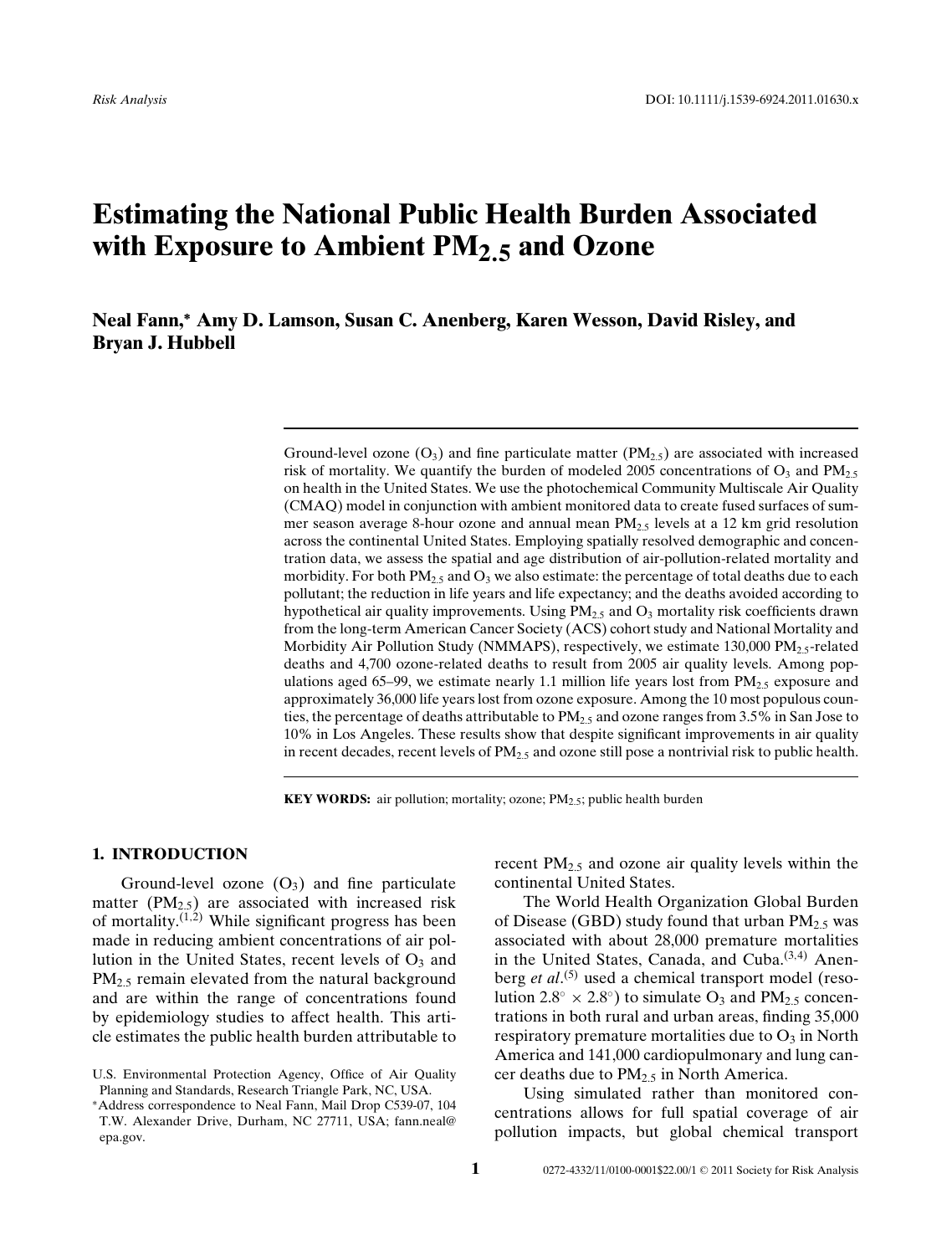models are generally coarsely resolved and frequently unable to capture fine spatial gradients of population and concentrations, particularly around urban areas. Global health impact assessment is also limited by the coarse resolution of demographic data in many locations, such as population and baseline mortality rates.

Previously, U.S. EPA calculated the public health burden attributable to  $PM_{2.5}$  in the United States at a 12 km resolution in the east and a 36 km resolution in the west, finding that the percentage of all-cause mortality associated with  $PM_{2.5}$  exposure was as high as  $11\%$  in some counties.<sup>(6)</sup> However, that analysis did not consider  $O_3$ -related or nonmortality impacts.

Here, we aim to quantify the burden of recent concentrations of  $O_3$  and  $PM_{2.5}$  on mortality in the United States prior to the implementation of several recently promulgated air quality regulations that promise to greatly improve future air quality. We use the photochemical Community Multiscale Air Quality  $(CMAQ)$  model<sup> $(7)$ </sup> in conjunction with several years of ambient monitored data to create fused surfaces of summer season average 8-hour ozone and annual mean PM2.<sup>5</sup> levels at a 12 km grid resolution across the continental United States. In contrast to the global analyses above, we employ finely resolved demographic and concentration data to assess fully the spatial and age distribution of air-pollutionrelated mortality within specific geographic areas. We also utilize the environmental Benefits Mapping and Analysis Program (BenMAP), a software package that contains a library of  $PM_{2.5}$  and ozone mortality and morbidity concentration-response functions and is able to automate the process of quantifying PM<sub>2.5</sub> and ozone health impacts from a large number of scenarios. In addition, compared to previous work this analysis expands the metrics for assessing the public health burden for  $PM_{2.5}$  and ozone exposure by estimating the excess mortalities associated with meeting hypothetical air quality improvements nationwide; the percentage of total mortality attributable to these two pollutants; the estimated life years lost; the change in life expectancy; and the estimated  $PM_{2,5}$  and ozone morbidity impacts including hospitalizations and nonfatal heart attacks.

These methodological refinements enable us to answer three key policy questions: (1) What are the estimated public health impacts of recent  $PM_{2.5}$  and ozone levels in the United States? (2) How are these impacts distributed by geographic area, age, and pollutant? and (3) What would be the size and spatial distribution of the health-related benefits of hypothetical air quality improvements?

#### **2. METHODS**

#### **2.1. Overview of the HIA**

We estimate the number of adverse health outcomes associated with population exposure to air pollution using a health impact function. The health impact function used in this analysis has four components: the change in air quality, the affected population, the baseline incidence rate, and the effect estimate drawn from the epidemiological studies. $(8,9)$ A typical log-linear health impact function might be as follows:

$$
\Delta y = y_o(e^{\beta \Delta x} - 1) Pop,
$$

where  $y_0$  is the baseline incidence rate for the health endpoint assessed; *Pop* is the population affected by the change in air quality;  $\Delta x$  is the change in air quality; and  $\beta$  is the effect coefficient drawn from the epidemiological study.

Here we use BenMAP (version  $4.0^{(10)}$  to systematize the HIA calculation process, drawing upon its library of population data, baseline incidence, and concentration-response functions. We first describe the CMAQ air quality modeling used to simulate  $PM<sub>2.5</sub>$  and ozone concentrations. We then detail our selection of population estimates used to calculate exposure, baseline incidence rates used to calculate risk, and the mortality and morbidity concentrationresponse functions used to assess  $PM<sub>2.5</sub>$  and ozonerelated health impacts.

#### **2.2. PM2***.***<sup>5</sup> and Ozone Air Quality Modeling**

We utilize the CMAQ model<sup> $(7)$ </sup> to estimate annual  $PM<sub>2.5</sub>$  and summer season ozone concentrations for the year 2005 for a horizontal grid covering the continental United States at a 12 km resolution. The CMAQ model is a nonproprietary computer model that simulates the formation and fate of photochemical oxidants, including  $PM_{2,5}$  and ozone, for given input sets of meteorological conditions and emissions. The CMAQ model is a well-established and thoroughly vetted air quality model that has seen use in a number of national and international applications.<sup>(11−13)</sup> We use CMAQ version 4.7<sup>1</sup> and the U.S.

 $1$  CMAQ version 4.7 was released on December 1, 2008. It is available from the Community Modeling and Analysis System (CMAS) at: http://www.cmascenter.org.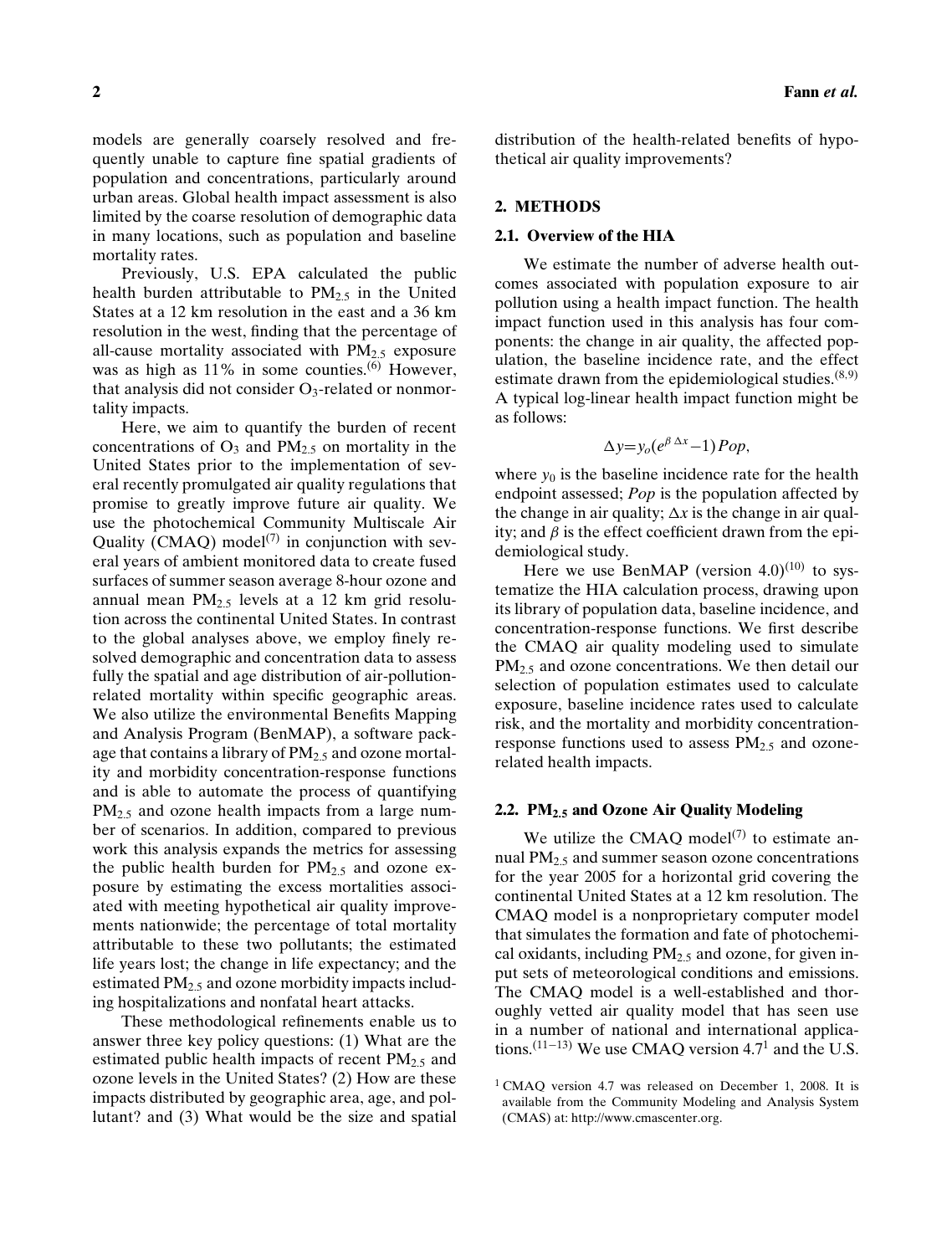EPA 2005 Modeling Platform, with emissions, meteorology, and initial and boundary conditions detailed elsewhere.(14,15) A detailed model performance evaluation for ozone,  $PM_{2.5}$  and its related speciated components was conducted using observed/predicted pairs of daily/monthly/seasonal/annual concentrations.<sup> $(14)$ </sup> Overall, the fractional bias, fractional error, normalized mean bias, and normalized mean error statistics were within the range or close to that found in other recent applications, and determined to be sufficient to provide a scientifically credible approach for this assessment.

We improve the accuracy of the air quality data used in this analysis by combining the CMAQmodeled  $PM_{2.5}$  and ozone concentrations with ambient monitored  $PM<sub>2.5</sub>$  and ozone measurements to create "fused" spatial surfaces for the domain shown in Figs. 1 and 2. We performed the fusion using the EPA's Model Attainment Test Software  $(MATS)$ ,  $^{(16)}$ which employs the Voronoi neighbor averaging interpolation technique.<sup>(17)</sup> Fusing modeled and measured ozone and  $PM<sub>2.5</sub>$  concentrations leverages the complete spatial and temporal coverage of modeled concentrations and the accuracy of observed air quality measurements. This technique identifies the set of monitors that are nearest to the center of each grid cell, and then takes an inverse distance squared weighted average of the monitor concentrations. The fused spatial fields are calculated by adjusting the interpolated ambient data (in each grid cell) up or down by a multiplicative factor calculated as the ratio of the modeled concentration at the grid cell divided by the modeled concentration at the nearest neighbor monitor locations (weighted by distance). For  $PM_{2.5}$  spatial surfaces were created by fusing all 2005 valid<sup>2</sup> modeled days of  $PM_{2.5}$  concentrations with validated  $PM_{2.5}$  data from 2004 to 2006 from Speciated Trends Network, Interagency Monitoring of Protected Visual Environments, and Clean Air Status and Trends Network monitoring sites. For ozone, we only used modeling results from the summer ozone season period between May 1 and September 30,  $2005<sup>3</sup>$  and fused these data with monitored ozone data from  $2005$  to  $2007<sup>4</sup>$  By fusing the CMAQ-modeled air quality data with multiple years of ambient measured data, the air quality concentrations should be more reflective of a 3-year average concentration, and less biased by unusual changes in emissions or meteorology that may have occurred during one year but not another (e.g., plant shutdown for maintenance).

We calculate the total public health burden attributable to  $PM_{2.5}$  and ozone relative to "nonanthropogenic background" concentrations of summerseason ozone and annual mean  $PM<sub>2.5</sub>$  concentrations that would occur in the absence of anthropogenic emissions in the United States, Canada, and Mexico.<sup>(18)</sup> We identified two options to specifying these background levels. The first option was to apply  $PM<sub>2.5</sub>$  and ozone levels observed from monitors in remote locations. However, even remote monitors may be affected by nonlocal sources of nonbiogenic emissions. Alternatively, chemical transport models allow users to simulate background levels in the absence of anthropogenic emissions. For ozone, we use a median of the 4-hour mean value (13:00–17:00) for the eastern and western United States (22 ppb in the east and 30 ppb in the west) reported by Fiore *et al*.<sup>(19)</sup> In that analysis, the authors applied GEOS-Chem, a global circulation model, to model ozone formation due to emissions originating outside of the United States.<sup>(18)</sup> We then adjusted the ozone value reported in this study to an 8-hour maximum equivalent, $(20)$ consistent with the air quality metric used in the concentration-response functions described below.

We applied background  $PM_{2.5}$  levels specified in Table 3–23 of the 2009 EPA Integrated Science Assessment  $(ISA)$ .<sup>(18)</sup> Within the ISA, average regional nonanthropogenic background concentrations were estimated using CMAQ v 4.7, with boundary conditions from GEOS-Chem and emissions from natural sources everywhere in the world, and anthropogenic sources outside continental North America.<sup>(18)</sup> The CMAQ modeling domain, with 36 km grid spacing, covered the continental United States. A model performance evaluation generally showed

<sup>2</sup> Normally, all 365 model days would have been used in the estimation of  $PM_{2,5}$  levels; however during the modeling, an error was discovered in the aqueous phase chemistry routines of CMAQ v4.7. This error caused simulated hourly sulfate concentrations to increase sporadically and in an unrealistic manner over a very limited number of grid-cell hours over the RFS2 simulations. These data were removed as described in U.S. EPA, 2010b.

<sup>3</sup> This 153-day period generally conforms to the ozone season across most parts of the United States and contains the major-

ity of days with observed high ozone concentrations in 2005. We acknowledge that the ozone season extends beyond these dates in some urban areas (e.g., Houston, L.A.) and failing to account for the full duration of the season in these areas may introduce a downward bias in our estimate of health impacts.

<sup>4</sup> Normally, the calculation would have used the ambient data from 2004 to 2006. However, because of the abnormally low levels of ozone measured in the continental United States in 2004 as compared to that measured in 2000–2007, we chose to use the ambient data from the years of 2005–2007 instead.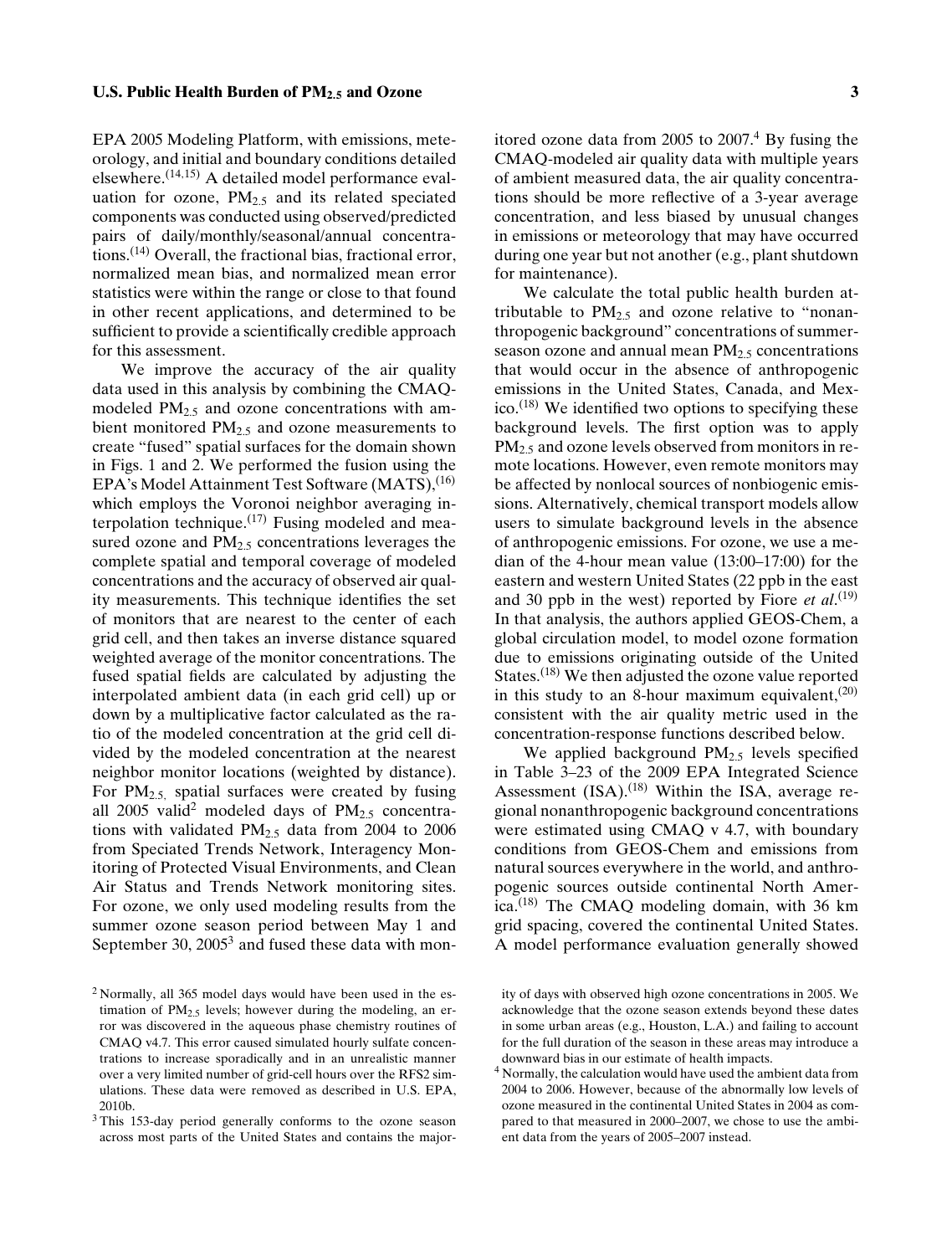

**Fig. 1.** Average daily 8-hour maximum summer-season ozone levels (fused surface of 2005 modeled and 2004–2006 monitored data).



Fig. 2. Annual mean PM<sub>2.5</sub> levels (fused surface of 2005 modeled and 2004–2006 monitored data).

good agreement between modeled and monitored values at remote sites.<sup>(18)</sup>

To determine annual regional  $PM<sub>2.5</sub>$  background concentrations, the CMAQ domain was divided into seven regions (i.e., Northwest, Southwest, industrial Midwest, upper Midwest, Southwest, Northwest, and southern California). An annual average  $PM<sub>2.5</sub>$  concentration was calculated for each CMAQ grid cell and then a regional annual average was calculated from the grid cells within each of the seven regions. These values were 0.74  $\mu$ g/m<sup>3</sup> for the Northeast, 1.72  $\mu$ g/m<sup>3</sup> for the Southeast, 0.86  $\mu$ g/m<sup>3</sup> for the industrial Midwest, 0.84  $\mu$ g/m<sup>3</sup> for the upper Midwest, 0.62  $\mu$ g/m<sup>3</sup> for the Southwest, 1.01  $\mu$ g/m<sup>3</sup> for the Northwest, and 0.84  $\mu$ g/m<sup>3</sup> for southern California.(18)

## **2.3. Estimation of Air Quality Concentrations Across the Population**

We aggregate U.S. Census block-level population data $^{(21)}$  to the national 12 km CMAO modeling domain. We stratify population for the year 2000 by age, sex, race, and ethnicity categories corresponding to the demographic classifications considered in the health impact functions (see later) and project these data to 2005 using an economic forecasting model.<sup>(22)</sup> Modeled PM<sub>2.5</sub> and ozone concentrations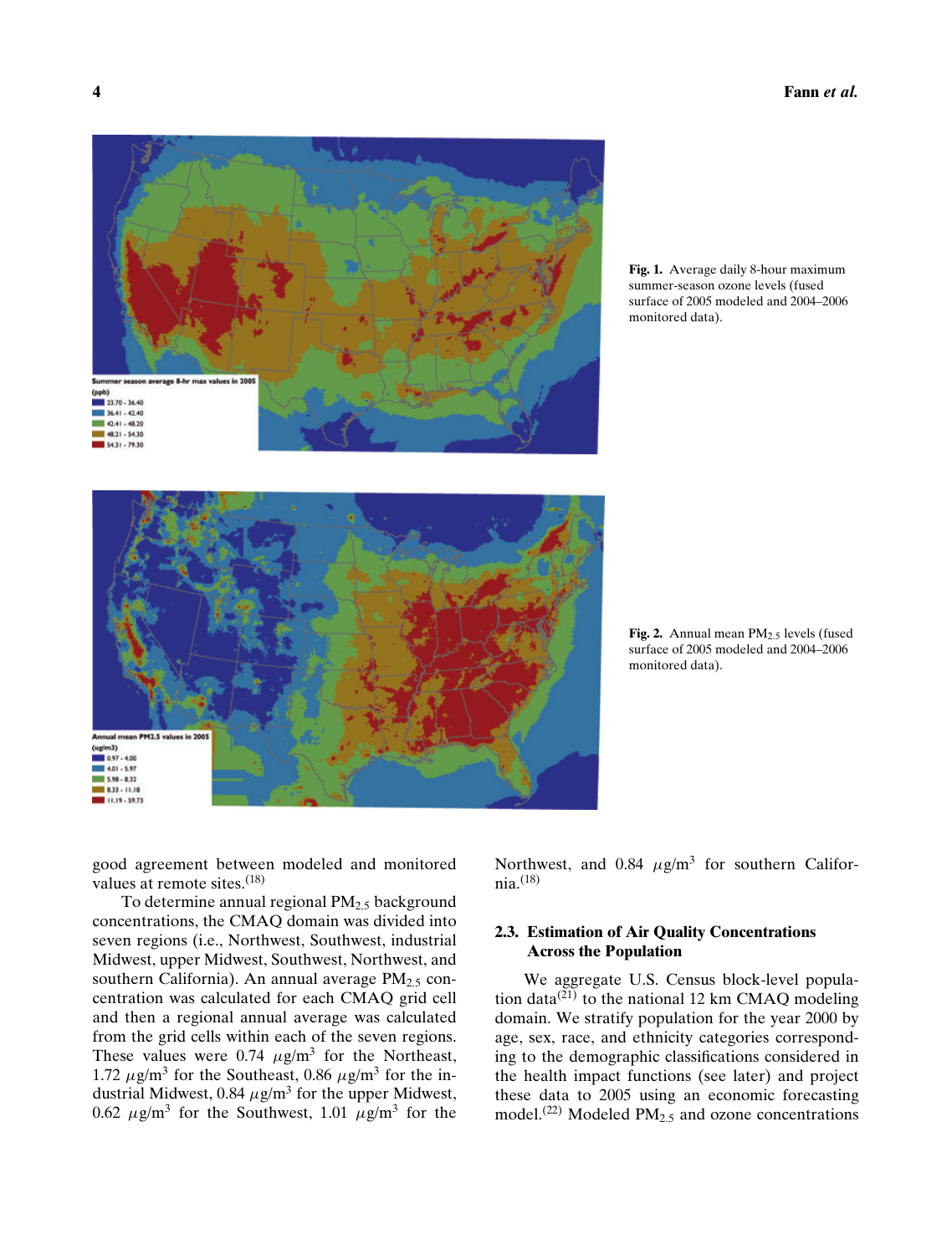are matched with the population projected in each 12 km grid cell and we assume that the fused air quality value in each cell is the best measure of population exposure.

## **2.4. Selection of Concentration-Response Relationships and Baseline Incidence Rates**

We estimate impacts to several  $PM_{2.5}$ -related human health endpoints, including premature deaths from long-term exposure, respiratory and cardiovascular-related hospital visits, asthma-related emergency department visits, chronic bronchitis, and nonfatal heart attacks among others. Ozonerelated health endpoints include deaths from acute and long-term exposure, respiratory hospital admissions, and asthma-related emergency department visits among others. Table SI specifies each of the endpoints, epidemiological studies, and risk estimates considered in this analysis. We use annual mean  $PM<sub>2.5</sub>$  changes as a surrogate for daily changes in  $PM_{2.5}$  for those functions that quantify shortterm impacts; this is unlikely to add appreciable bias to the health impact estimates because the concentration-response functions are approximately linear across the air quality levels experienced by U.S. populations.

We consider several factors in selecting the appropriate epidemiological studies and concentrationresponse functions for this analysis, including whether the study was peer reviewed, the match between the pollutant studied and the pollutant of interest, the study design and location, and characteristics of the study population; this selection procedure is described in detail in previous EPA regulatory analyses.(23−25) In general, the studies utilized here are consistent with those applied in recent EPA regulatory analyses.<sup> $(24,25)$ </sup> Because of the significance of mortality as a health endpoint, we describe in detail the selection of the risk coefficients.

To estimate  $PM_{2.5}$ -related long-term mortality we draw risk estimates from epidemiological studies based on data from two prospective cohort groups, often referred to as the Harvard Six-Cities Study, or "H6C,"(26,27) and the American Cancer Society "ACS" study; $(2,28-30)$  these studies have found consistent relationships between fine particles and premature death across multiple locations in the United States.

For PM2.5, we use from the recent Krewski *et al*. (2009) extended analysis of the ACS cohort the allcause mortality risk estimate from the random effects Cox model that controls for 44 individual and seven ecological covariates, based on average exposure levels for 1999–2000 over 116 U.S. cities<sup>(2)</sup> (RR = 1.06, 95% confidence intervals 1.04–1.08 per 10  $\mu$ g/m<sup>3</sup> increase in  $PM_{2.5}$ ). We quantify all-cause mortality rather than cardiopulmonary or lung cancer mortality specifically because it is the most comprehensive estimate of PM-related mortality. We also applied an all-cause mortality risk estimate from the Laden *et al*. (2006) reanalysis of the H6C cohort<sup>(27)</sup> (RR = 1.16, 95% confidence intervals 1.07–1.26 per 10  $\mu$ g/m<sup>3</sup> increase in  $PM_{2.5}$ ).

There are strengths and weaknesses to each  $PM_{2.5}$  mortality study that argue for using risk estimates drawn from both analyses. While the ACSbased study includes a much larger population over a broader geographic area than the H6C study, the ACS population is less racially diverse, better educated, and more affluent than the national average. By contrast, the H6C cohort population is more representative of the United States, but estimates PM mortality risk in eastern U.S. cities where  $PM_{2.5}$ is generally comprised of a larger fraction of sulfate than it is in western cities. There are other differences in population demographics and exposurerelated factors that may also contribute to differences in the eastern and western United States. To the extent that  $PM_{2.5}$ -related mortality is strongly influenced by particle composition, applying a H6C-based risk coefficient nationwide may result in biased estimates of  $PM_{2,5}$  mortality in the west. Conversely, applying an ACS-based risk estimate nationwide may not characterize well the  $PM<sub>2.5</sub>$  mortality impacts in the eastern United States.(31)

While we apply both the ACS- and H6C-based risk coefficients, we also include in the supplement to this article additional estimates of  $PM_{2.5}$ -related premature mortality for the western United States using all-cause mortality risk estimates from the Krewski *et al*. (2009) intra-urban analysis of the Los Angeles region<sup>(2)</sup> (RR = 1.191, 95% confidence intervals 1.06–1.33 per 10  $\mu$ g/m<sup>3</sup> increase in PM<sub>2.5</sub>) (Fig. S1). As a means of generating as comprehensive an estimate of mortality possible, to also quantify PMrelated infant deaths using a risk estimate from the cohort study by Woodruff *et al*. (32) This study found a significant link between  $PM_{10}$  and infant death between 2 and 12 months of age.  $(RR = 1.04, 95\%$  confidence intervals 1.02–1.07 per 10  $\mu$ g/m<sup>3</sup> increase in  $PM_{2.5}$ ).

For ozone, we estimate the change in ozonerelated premature mortality applying both short- and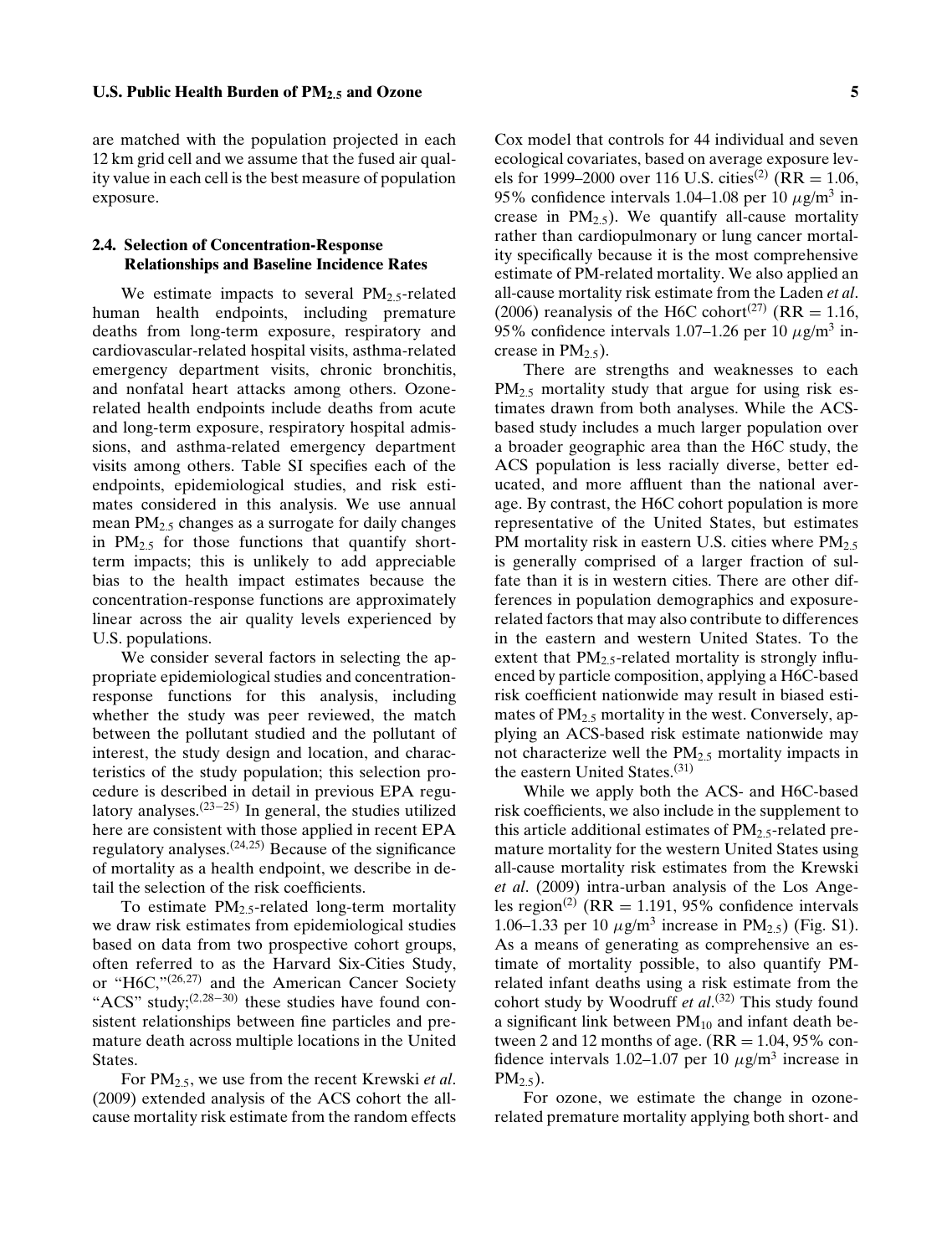long-term risk estimates. A number of time-series ozone mortality studies including an analysis by Huang *et al.* (2004) in Los Angeles<sup>(33)</sup> and an analysis by Schwartz  $(2005)^{(34)}$  in Houston have strengthened the findings of previous studies finding a relationship between short-term ozone exposure and premature mortality. The Bell *et al.*  $(2004)^{(1)}$  analysis of the National Morbidity, Mortality, and Air Pollution Study (NMMAPS) data set and the metaanalyses by Bell *et al*. (2005),(35) Ito *et al*. (2005),(36) and Levy *et al.*  $(2005)^{(37)}$  sought to resolve the relationship between ozone, PM, weather-related variables, seasonality, and other variables. We apply the Bell *et al*. (2004) ozone nonaccidental mortality relative risk estimate ( $RR = 1.0052$ , 95% confidence intervals 1.0027–1.0077 per 10 ppb ozone increase)<sup>(1)</sup> because it is broadly cited. This study is also an NMMAPS-based analysis, which applies a common methodology to all cities, suggesting that it is not subject to the same risk of publication bias as the meta-analyses, which include the results of single-city studies.<sup>5(38)</sup>

Recent evidence also suggests a relationship between long-term exposure to ozone and premature respiratory mortality in the ACS cohort (Jerrett *et al*. 2009).(39) Jerrett *et al*. find that long-term exposure to ozone is associated with respiratory premature mortality in a two-pollutant model that controls for PM2.5. The Jerrett *et al*. (2009) estimate represents one of the few studies detecting an increase in mortality risk from long-term exposure to ozone. From this study, we apply a long-term respiratory mortality estimate ( $RR = 1.040, 95\%$  confidence intervals 1.013–1.067 per 10 ppb ozone increase) as a means of capturing the impact of long-term ozone exposure. Until the literature evolves further, it will remain unclear whether the biological mechanisms underlying the ozone-related deaths detected by these short- and long-term studies are similar or different. By extension, the literature may also resolve the degree to which these studies are each detecting the same mortalities, over different periods of time. This uncertainty has implications for our findings, which we discuss below.

Because epidemiological studies assess changes in risk relative to some baseline rate, we use a baseline incidence rate for each health endpoint in the analysis (Table SII). Ideally, the incidence rate should also be matched to the geographic area of focus so that it describes the health status of the population of interest. In this analysis we apply a three-year average of 2006–2008 causespecific county-level mortality rates from the CDC-WONDER database as a surrogate for 2005 mortality rates.(40) Morbidity rates are either national or regional averages depending on the data source (Table SII).

## **2.5. Calculating Health Impacts**

Quantifying the number of  $PM_{2.5}$  and ozonerelated excess mortalities and morbidities involved specifying the health impact function with each of the key data inputs described above. This calculation produces counts of mortality and morbidity impacts. We estimate 95% confidence intervals around each mean health impact estimate using the Monte Carlo method, which samples a distribution based on the standard error reported in each epidemiological study. All estimated PM-related deaths are attributed to exposures to 2005 air quality, which we assume to occur over a 20-year period following this exposure, though recent research suggests that the lag between PM exposure and death is as short as 2 years.<sup>(25,41)</sup> We calculate the percentage of premature  $PM_{2.5}$  and ozone-related mortality by dividing the number of excess deaths by the total number of cause-specific deaths in each county.

One criticism of the excess- or attributablemortality calculation is that readers may infer that reductions in air pollution exposure result in deaths avoided altogether, when in fact these deaths are simply deferred into the future.<sup> $(42)$ </sup> For this reason, we use standard life tables available from the Centers for Disease Control, $(43)$  we estimate the number of life years and life expectancy lost to air pollution. We calculate the number of life years lost using the following formula:

Total Life Years = 
$$
\sum_{i=1}^{n} LE_i \times M_i,
$$

where  $LE<sub>i</sub>$  is the remaining life expectancy for age interval  $i$ ,  $M_i$  is the change in number of deaths in age interval *i*, and *n* is the number of age intervals.<sup>(44)</sup> Alternate analyses have employed a cause-modified life

<sup>5</sup> Anderson and colleagues cite three reasons that single-city studies may be more prone to publication bias: (1) such studies frequently rely on easily available daily mortality counts, and researchers may be less inclined to publish negative findings; (2) the statistical modeling for time series entail a level of subjectivity and (3) each study can produce a large number of estimates and the researchers may select estimates based on the direction of their effect.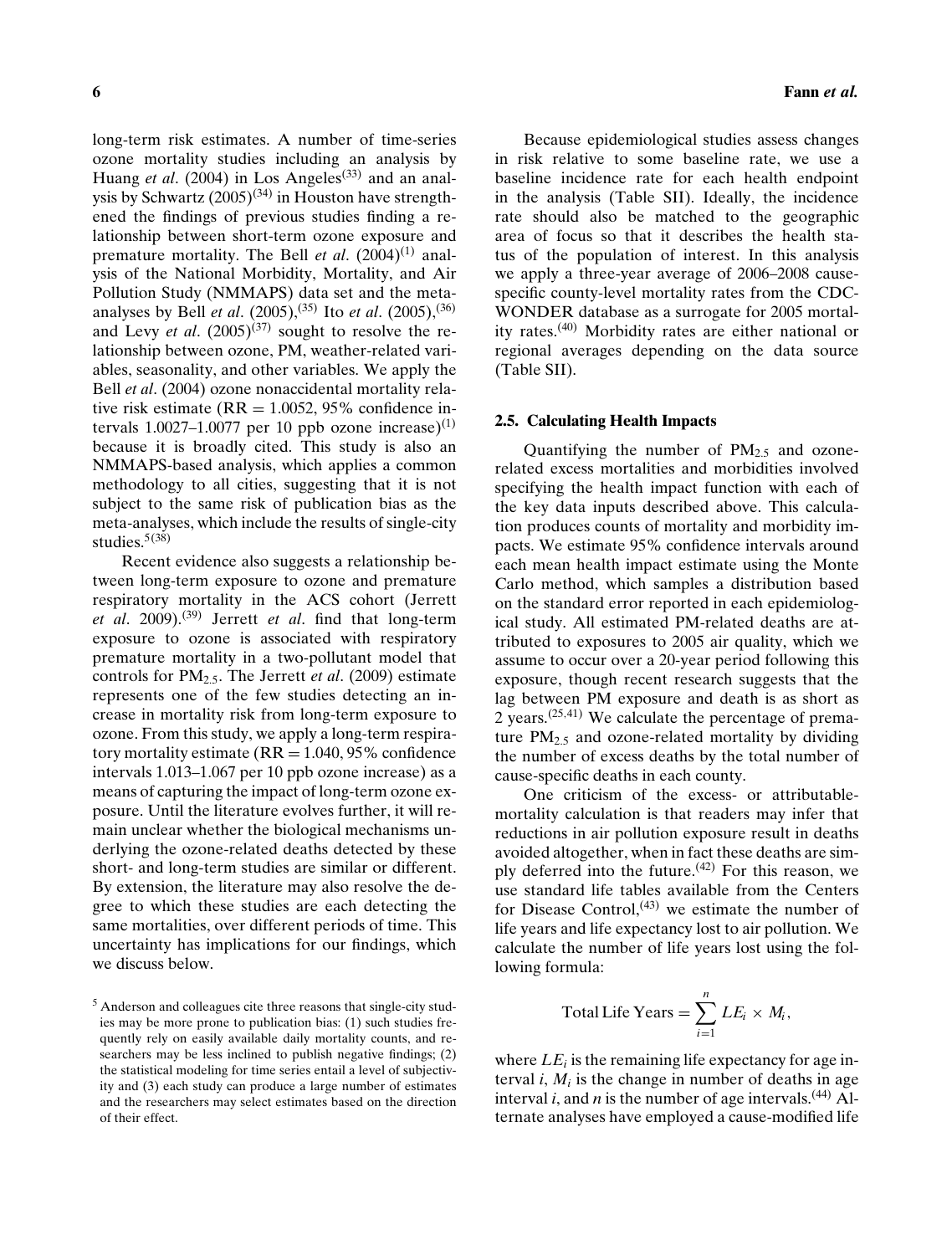table approach, in which the change in life years and life expectancy is estimated among individuals with preexisting chronic conditions.

For example, the U.S. EPA quantified the change in life years lost due to attainment of alternate ozone National Ambient Air Quality Standards (NAAQS) among both the general population as well as individuals suffering from Chronic Obstructive Pulmonary Disease (COPD). EPA performed this analysis to test the sensitivity of the life year calculation to the assumption that ozone-related mortalities occurred primarily among individuals with preexisting chronic conditions that would increase their susceptibility to ozone mortality. We characterize the sensitivity of our life year and life expectancy estimates to this assumption below.

#### **3. RESULTS AND DISCUSSION**

#### **3.1. Air Quality Estimates**

Figs. 1 and 2 show the geographic distribution of summer-season ozone and annual mean  $PM<sub>2.5</sub>$  concentrations across the continental United States for the "fused" spatial surfaces discussed above. The maximum predicted  $PM<sub>2.5</sub>$  value within a populated 12 km grid cell in the continental United States is 47.2  $\mu$ g/m<sup>3</sup>, the mean PM<sub>2.5</sub> value is 7.8  $\mu$ g/m<sup>3</sup>, the median is 7.48  $\mu$ g/m<sup>3</sup>, and the 95th percentile value is about 13  $\mu$ g/m<sup>3</sup>. The maximum predicted summerseason average 8-hour maximum ozone value in a populated 12 km grid cell is 79.3 ppb, the mean value is 47.9 ppb, the median is 48.3 ppb, and the 95th percentile value is  $56.1$  ppb.<sup>6</sup> In general, the highest PM<sub>2.5</sub> values are in the eastern United States, while the highest ozone values are located in the western United States.

## **3.2. Estimates of Excess PM2***.***<sup>5</sup> and Ozone-Related Mortalities Nationwide**

We predict over 100,000 PM<sub>2.5</sub>-related premature mortalities and tens of thousands of ozonerelated premature mortalities to result from 2005

air quality levels (Table I).<sup>7</sup> We estimate over double the  $PM_2$ <sub>5</sub>-related mortalities using a risk estimate drawn the Laden *et al.*  $(2006)^{(27)}$  H6C-based study as compared to the ACS-based Krewski *et al*.  $(2009)$ .<sup>(2)</sup> We estimate about four times the number of ozone-related mortalities using the Jerrett *et al*. (2009) long-term respiratory mortality risk estimate as compared to the Bell *et al*. (2004) short-term mortality risk nonaccidental estimate. We also estimate an array of morbidity impacts, including almost  $200,000$  PM<sub>2.5</sub>-related nonfatal acute myocardial infarctions, tens of thousands of  $PM_{2.5}$  and ozonerelated hospitalizations and emergency department visits, and hundreds of thousands of  $PM_{2.5}$ -related cases of acute bronchitis.

Because this analysis aims to estimate the total public health burden of air pollution, the estimated impacts reported in this article are significantly larger than those found in previous EPA analyses focused on proposed rules. For the Clean Air Interstate Rule, U.S. EPA estimated that approximately  $17,000 \text{ PM}_2$ , related premature mortalities would be avoided in 2015 as a result of large-scale air quality improvements in the eastern United States occurring from the implementation of emission controls on electrical generating units  $(EGUs)$ .<sup>(25,45)</sup> In 2006, U.S. EPA estimated that between 4,400 and 9,000  $PM_{2.5}$ -related premature mortalities would be avoided nationwide in 2020 from attaining a new annual PM<sub>2.5</sub> standard of 14  $\mu$ g/m<sup>3</sup> and a daily standard of 35  $\mu$ g/m<sup>3</sup> relative to a baseline in which the United States met an annual PM<sub>2.5</sub> standard of 15  $\mu$ g/m<sup>3</sup> and a daily standard of 65  $\mu$ g/m<sup>3</sup>.<sup>(46)</sup> U.S. EPA<sup>(23)</sup> estimated that between 450 and 2,100 ozone-related premature mortalities would be avoided in 2020 as a result of meeting a more stringent national ozone standard of 0.065 ppm relative to a baseline in which the United States meets an ozone NAAQS of 0.08 ppm. The ozone and  $PM_{2.5}$  impacts we estimate for this study of the overall burden of disease are significantly larger than these U.S. EPA estimates because they are projected for a larger change in air quality, assuming the individual rules have not yet gone into effect and for a more

<sup>6</sup> The ozone air quality metric used to estimate health impacts in this analysis is not equivalent to design value metric used to determine attainment with the Ozone NAAQS. The ozone modeling used in this analysis is the summer-season average of the 8-hour daily maximum concentrations. The Ozone NAAQS is the fourth highest daily 8-hour maximum over the summer season. Therefore, these ozone concentrations are not equivalent to ozone concentrations for determining attainment with the Ozone NAAQS.

<sup>7</sup> When quantifying PM-related mortality, EPA generally assumes that reductions in PM-attributable deaths are distributed over a 20-year period, with a larger proportion of deaths occurring in earlier years. Recent research suggests that the lag between PM exposure and death is as short as 2 years (Schwartz *et al*. 2008). While the length and distribution of the PM mortality lag affects the discounting of monetized mortality benefits, it does not affect the overall size of the estimated premature mortalities.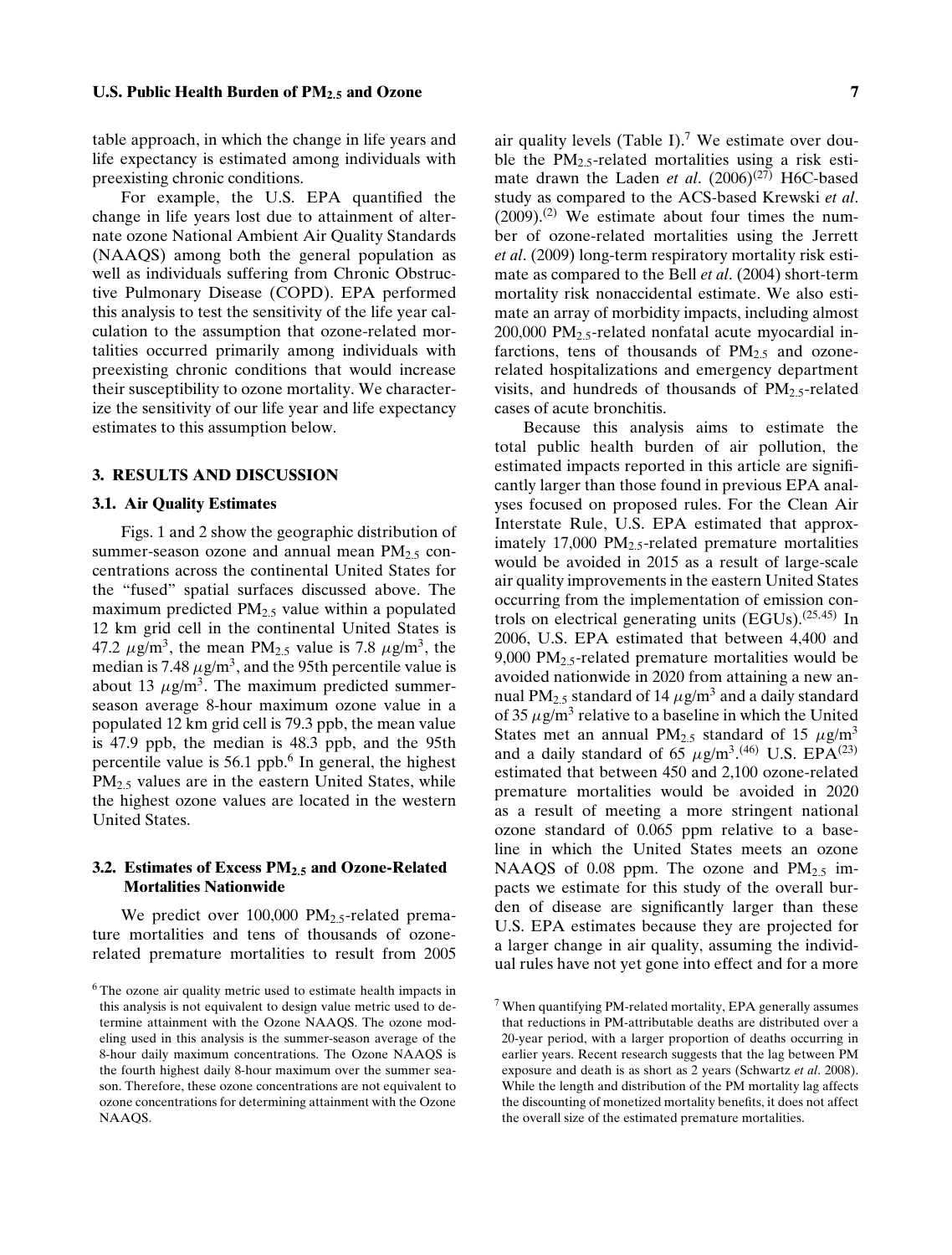Table I. Estimated PM<sub>2.5</sub> and Ozone-Related Health Impacts Due to 2005 Modeled Air Quality (Relative to Nonanthropogenic Background).

| <b>Health Effect</b>                      | <b>Annual Impact Estimates</b><br>(95% Confidence Interval) <sup>a</sup> |
|-------------------------------------------|--------------------------------------------------------------------------|
| <b>PM-related endpoints</b>               |                                                                          |
| Premature mortality                       |                                                                          |
| Krewski et al. (2009) (age > 29)          | 130,000                                                                  |
|                                           | $(51,000 - 200,000)$                                                     |
| Laden <i>et al.</i> (2006) (age $>24$ )   | 320,000                                                                  |
|                                           | $(180,000 - 440,000)$                                                    |
| Infant $(< 1$ year)                       | 1,800                                                                    |
|                                           | $(-1,500-4,800)$                                                         |
| Chronic bronchitis (age $> 27$ )          | 83,000                                                                   |
|                                           | $(16,000-140,000)$                                                       |
| Nonfatal heart attacks (age $> 17$ )      | 180,000                                                                  |
|                                           | $(70,000 - 270,000)$                                                     |
| Hospital admissions-                      | 30,000                                                                   |
| respiratory (all ages)                    | $(15,000-45,000)$                                                        |
| Hospital admissions-                      | 62,000                                                                   |
| cardiovascular (age $> 18$ )              | $(44,000 - 73,000)$                                                      |
| Emergency room visits                     | 110,000                                                                  |
| for asthma (age $<$ 18)                   | $(68,000-150,000)$                                                       |
| Acute bronchitis (ages 8-12)              | 200,000                                                                  |
|                                           | $(-7,600-350,000)$                                                       |
| Lower respiratory                         | 2,400,000                                                                |
| symptoms (ages $7-14$ )                   | $(1,200,000-3,500,000)$                                                  |
| Upper respiratory symptoms                | 2,000,000                                                                |
| (asthmatics age 9-18)                     | $(640,000-3,400,000)$                                                    |
| Asthma exacerbation                       | 2,500,000                                                                |
| $(asthmatics 6-18)$                       | $(280,000-6,800,000)$                                                    |
| Lost work days (ages 18-65)               | 18,000,000                                                               |
|                                           | $(15,000,000-20,000,000)$                                                |
| Minor restricted-activity                 | 100,000,000                                                              |
|                                           |                                                                          |
| days (ages $18-65$ )                      | $(87,000,000 - 120,000,000)$                                             |
| <b>Ozone-related endpoints</b>            |                                                                          |
| Premature mortality                       |                                                                          |
| Bell et al. (2004) (all ages)             | 4,700                                                                    |
|                                           | $(1,800-7,500)$                                                          |
| Jerrett <i>et al.</i> (2009) (age $>29$ ) | 19,000                                                                   |
|                                           | $(7,600 - 29,000)$                                                       |
| Hospital admissions-                      | 31,000                                                                   |
| respiratory causes (age $> 64$ )          | $(1,200 - 53,000)$                                                       |
| Hospital admissions-                      | 27,000                                                                   |
| respiratory causes (age <2)               | $(13,000 - 39,000)$                                                      |
| Emergency room visits                     | 19,000                                                                   |
| for asthma (all ages)                     | $(-1,200 - 58,000)$                                                      |
| Minor restricted-activity                 | 29,000,000                                                               |
| days (ages $18-65$ )                      | $(14,000,000 - 44,000,000)$                                              |
| School absence days                       | 11,000,000                                                               |
|                                           | $(4,500,000 - 16,000,000)$                                               |

a95% confidence intervals calculated using a Monte Carlo method based on the standard error reported in each epidemiological study. Health impacts attributable to 2005 air quality levels. We assume a time lag between initial exposure to  $PM_{2.5}$  and death.

comprehensive cross-section of U.S. population. Table SIII summarizes the per-person reduction in PM2.<sup>5</sup> exposure between 2005 and 2014, when a recently proposed rule expected to achieve significant emission reductions from EGUs is scheduled to take effect.

## **3.3. Detailed Estimates of Impacts by Region, Age, and Air Quality Level**

While the total estimates of excess mortality and morbidity help characterize the overall national public health burden attributable to recent air quality, they provide limited insight into how these estimated impacts are distributed by geographic location or by age. Below we: (1) consider the spatial distribution of these estimated mortality impacts; (2) characterize the  $PM_{2.5}$  and ozone-related impacts according to the number of life years lost, change in life expectancy, and the percentage of total mortality attributable to these pollutants; and (3) quantify the reduction in mortality impacts according to hypothetical improvements in air quality. Unless otherwise noted, each of these analyses apply  $PM<sub>2.5</sub>$  and ozone mortality risk coefficients from the Krewski *et al*. and Bell *et al*. studies, respectively.(1,2)

## *3.3.1. The Spatial Distribution of PM2*.*<sup>5</sup> and Ozone-Related Excess Mortalities*

To illustrate the spatial distribution of the public health burden, we provide maps of the combined  $PM<sub>2.5</sub>$  and ozone-related mortality impacts by county in Fig. 3. These maps also identify the seven geographic regions previously used by the U.S. EPA when performing air quality and health impact analyses.<sup>(6)</sup> In any given location the number of the  $PM_{2.5}$ related mortalities will be influenced by the combination of air quality, population density, and baseline health status. On a per-person basis, southern California and the industrial Midwest see the greatest exposure to  $PM_{2.5}$ . However, the confluence of poor air quality, population size and density, and baseline health status cause the largest number of estimated  $PM_{2.5}$ -related excess premature mortalities to occur within the Northeast, Southeast, and Midwestern United States. Among urban areas, the largest estimated impacts occur in L.A., Chicago, Detroit, Pittsburgh, Houston, New York, Philadelphia, and Boston. The estimated ozone-related mortality impacts are an order of magnitude smaller than those estimated for  $PM_{2.5}$ , partly due to the smaller relative risk associated with ozone, and generally distributed among the same counties affected most by PM<sub>2.5</sub> mortality.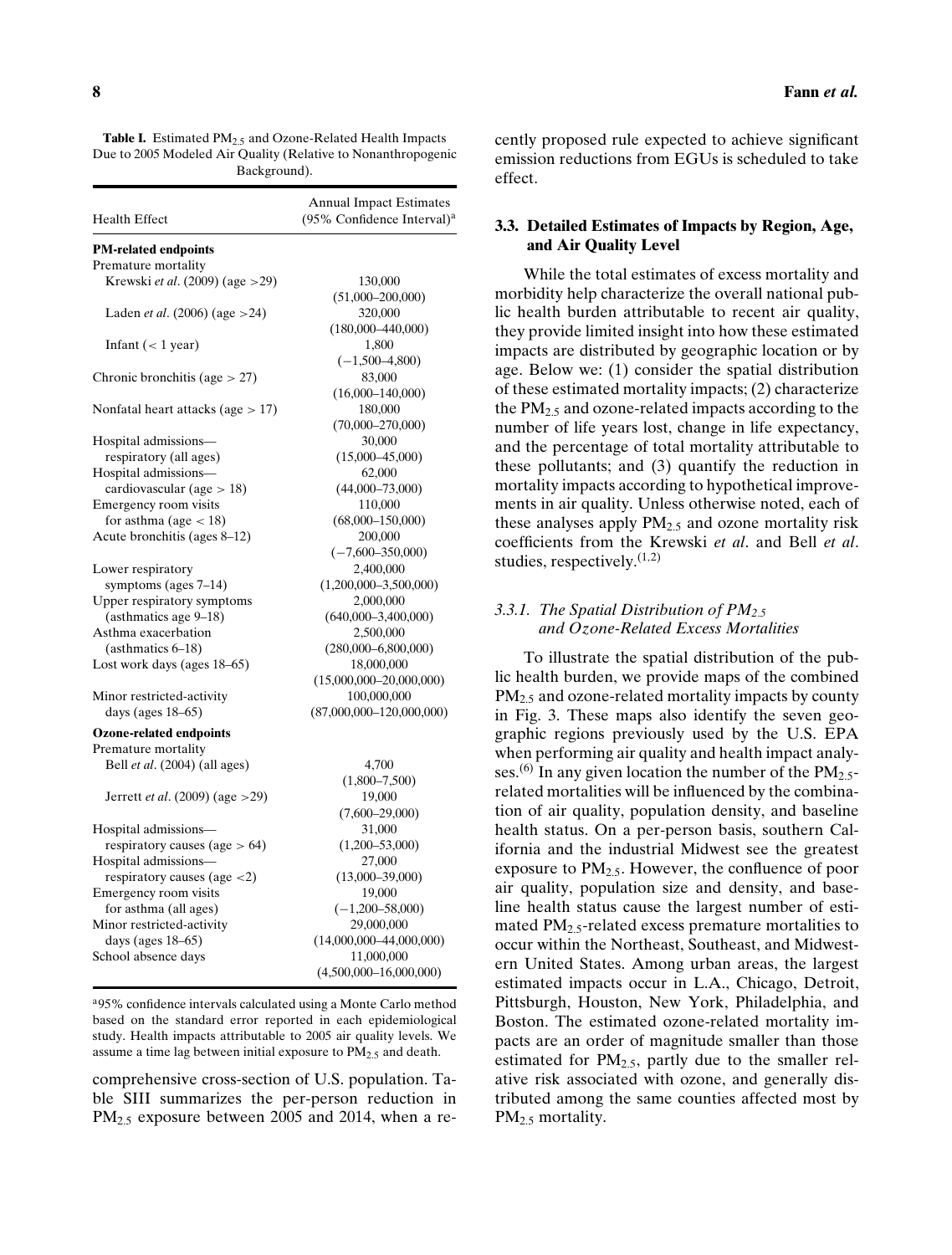

Fig. 3. PM<sub>2.5</sub> and ozone-related excess mortalities at the county level by geographic area.





We also consider how the estimated number of avoided  $PM_{2.5}$  and ozone deaths changes if we assume that air quality incrementally improves (Figs. 4 and 5). For example, we estimate that about 23,000 PM<sub>2.5</sub>-related mortalities would be avoided as a result of lowering 2005 annual mean  $PM_{2.5}$  levels down to 10  $\mu$ g/m<sup>3</sup> nationwide. We estimate about 80,000 premature mortalities would be avoided by lowering PM<sub>2.5</sub> levels to 5  $\mu$ g/m<sup>3</sup> nationwide. We have less confidence in impacts estimated below the lowest measured level of the  $PM_{2.5}$  mortality studies because we are less certain of the shape of the concentration-response relationship at these levels. However, given that there is little evidence for a

**Fig. 4.** The number of ozone-related excess mortalities avoided by air quality benchmark and region of the United States (using Jerrett *et al*. 2009 risk

estimate).

threshold  $PM_{2.5}$  mortality function, such estimates still give some insight into the fraction of the public health benefits of air quality improvements at lower  $PM_{2.5}$  levels. The avoided  $PM_{2.5}$  and ozone-related mortalities appear to increase in an approximately linear fashion as we reduce air quality levels to lower benchmarks. The reduction in  $O_3$  and  $PM_2$ <sub>5</sub>-related excess mortalities are not distributed evenly across the United States, and most are concentrated in the Northeast, Southeast, and industrial Midwest.<sup>8</sup>

<sup>8</sup> The ozone air quality benchmarks represent various daily 8-hour maximum levels averaged over the summer season and equivalent with ozone NAAQS levels, which are set according to a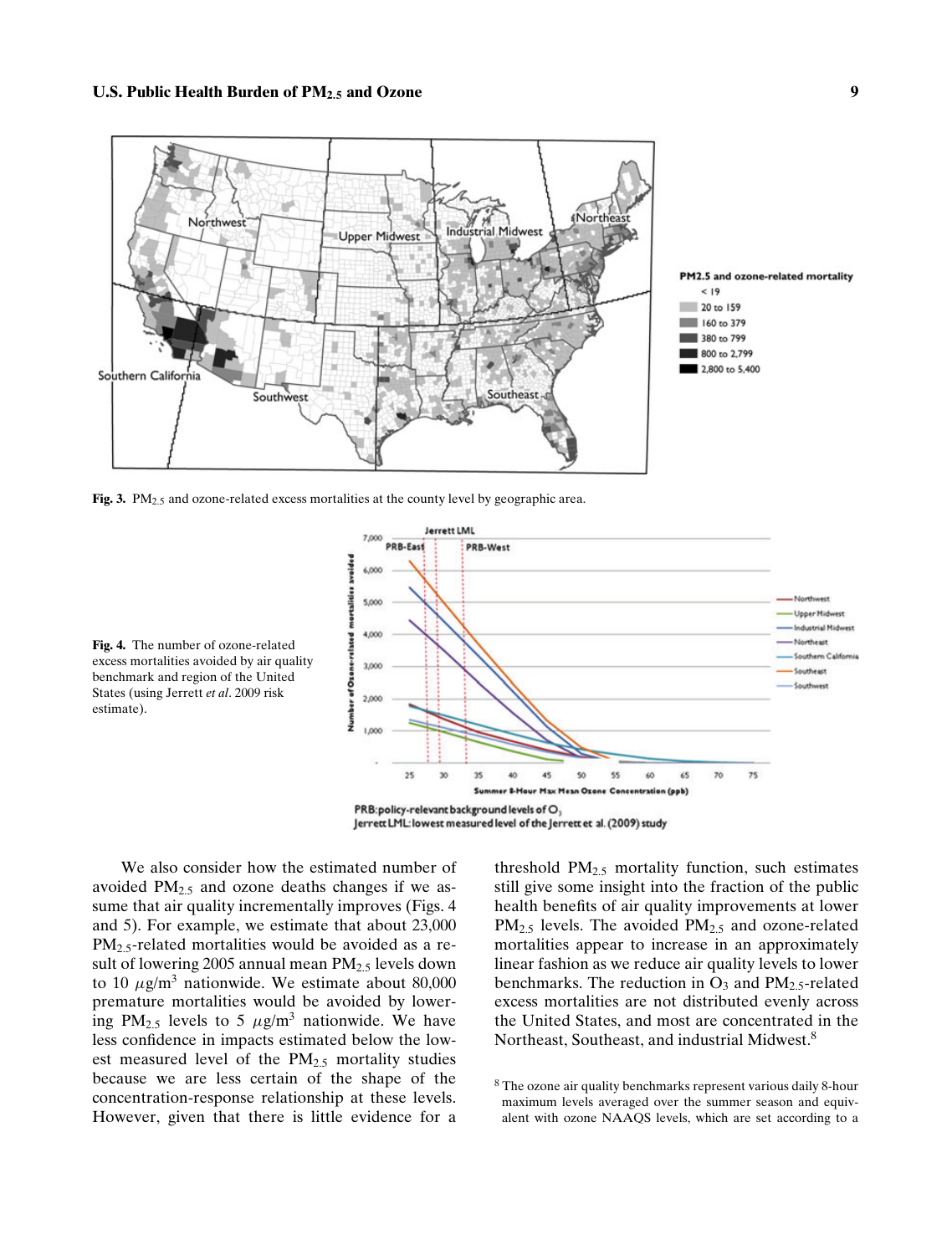

# *3.3.2. Estimating the Percentage of All Deaths Attributable to PM2*.*<sup>5</sup> and Ozone and the Change in Life Years and Life Expectancy*

The counties with the largest estimated percentage of mortality due to  $PM_{2.5}$  and ozone tend to be in the northeastern United States, the industrial Midwest, and southern California (Fig. 6). The cumulative distribution of the percentage of mortality attributable to  $PM<sub>2.5</sub>$  and ozone indicates that among the most populous counties, the proportion of total deaths attributable to  $PM_{2.5}$  and ozone ranges from a low of 3.5% in San Jose to as high as 10% in Los Angeles (Fig. 7). Nationwide, the percentage ranges from less than 1% to about 10% in southern California. We also estimate that about 19% of all ischemicheart-disease-related deaths are attributable to  $PM<sub>2.5</sub>$ nationwide (Table SIV).

The overall percentage of all deaths due to  $PM_{2.5}$ is much higher than it is for ozone (Figs. S2 and S3). While the percentage of all deaths attributable to  $PM_{2.5}$  exposure is significantly higher in southern California than other regions, the percentage of total mortality from ozone exposure is roughly equal for southern California, the industrial Midwest, and to a lesser extent the Northeast and Southeast, and significantly lower in the Pacific Northwest. The

fourth highest daily design value. As such, health impacts at each ozone benchmark level do not reflect the health benefits of meeting different NAAQS levels.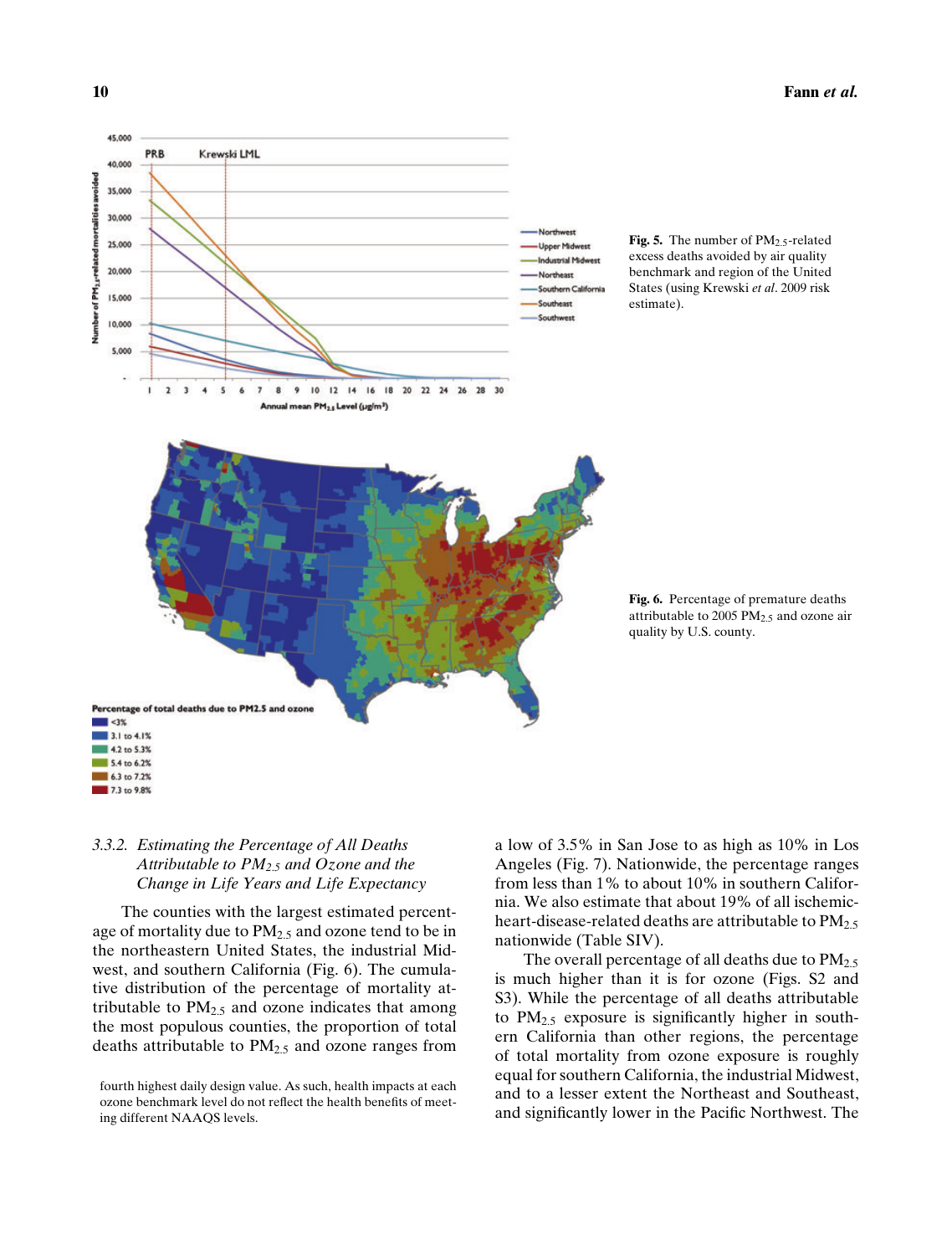

**Fig. 7.** The cumulative distribution of the percentage of all-cause mortality attributable to  $PM<sub>2.5</sub>$  and ozone among the 10 most populous U. S. counties.

Counties are coded as follows: 1-Los Angeles: 2-Cook: 3-Harris: 4-Maricopa: 5-San Diego: 6-Dallas: 7-San Jose; 8-New York; 9-Bexar; 10-Philadelphia

spatial distribution of this metric and modeled ozone levels are fairly consistent across the United States. For both ozone and  $PM<sub>2.5</sub>$ , the percentage appears to decline modestly for older populations, suggesting that older populations may live in areas with lower modeled concentrations.

We estimate a large number of life years lost to  $PM_{2.5}$  and ozone and this number varies by region of the country and by age (Figs. S4 and S5). For both PM2.<sup>5</sup> and ozone, the Northeast, Southeast, and industrial Midwest show the largest estimated total number of life years lost. Because the estimate of life years lost is influenced in part by the total number of individuals affected, we also estimate the percentage of these  $PM_{2.5}$  and ozone-related life years lost by age range and region, which controls for differences in the size of the populations within each region (Table SV). Among populations aged 65–99, we estimate nearly 1.1 million life years lost from PM<sub>2.5</sub> exposure and approximately 36,000 life years lost from ozone exposure. The statistical abstract of the U.S. Census $(47)$  reported 15 million life years lost among populations aged 65–99 from all causes in 2005, implying that  $PM_{2.5}$  and ozone-related mortality accounted for approximately 7% of total life years lost among populations ages 65–99 nationwide in 2005.

Finally, using a standard life table, we quantify the change in life expectancy at birth and by 5 year age increment resulting from the elimination of PM<sub>2.5</sub> and ozone-related mortality risk (Table SVI). Among populations at birth, we estimate a change in life expectancy of 0.7 years, a result that comports well with recent analyses of the effect of air pollution on life expectancy.<sup>(48)</sup>

When calculating changes in life expectancy, we assume that the life expectancy of those dying from air pollution is the same as the general population. It is possible to characterize the sensitivity of this assumption by referring to a 2008 U.S. EPA analysis of life years lost due to ozone exposure.<sup>(44)</sup> That analysis estimated approximately 14–53% fewer life years lost when assuming that populations dying premature from ozone exposure suffered average-to-severe COPD, as compared to the assumption that these populations shared the same life expectancy as the general population.

However, using a standard life table is reasonable when considering that: (1) the vast majority of premature deaths are estimated to occur among populations aged  $>64$ , half of whom suffer from one or more chronic illnesses, suggesting that a standard life table captures the change in life expectancy among a substantial number of individuals who suffer such chronic illnesses; and (2) a recent longterm study found that  $PM_{2.5}$  initiated cardiovascular events among women with no history of cardiovascular disease—underscoring the role of air pollution in both promoting chronic illness and caus- $\frac{1}{2}$ ing premature death.<sup>(49–51)</sup> Moreover, recent evidence available since the publication of that EPA report suggests that ozone-induced deaths do not occur exclusively, or even mostly, among individuals with such preexisting conditions.  $(52, 53)$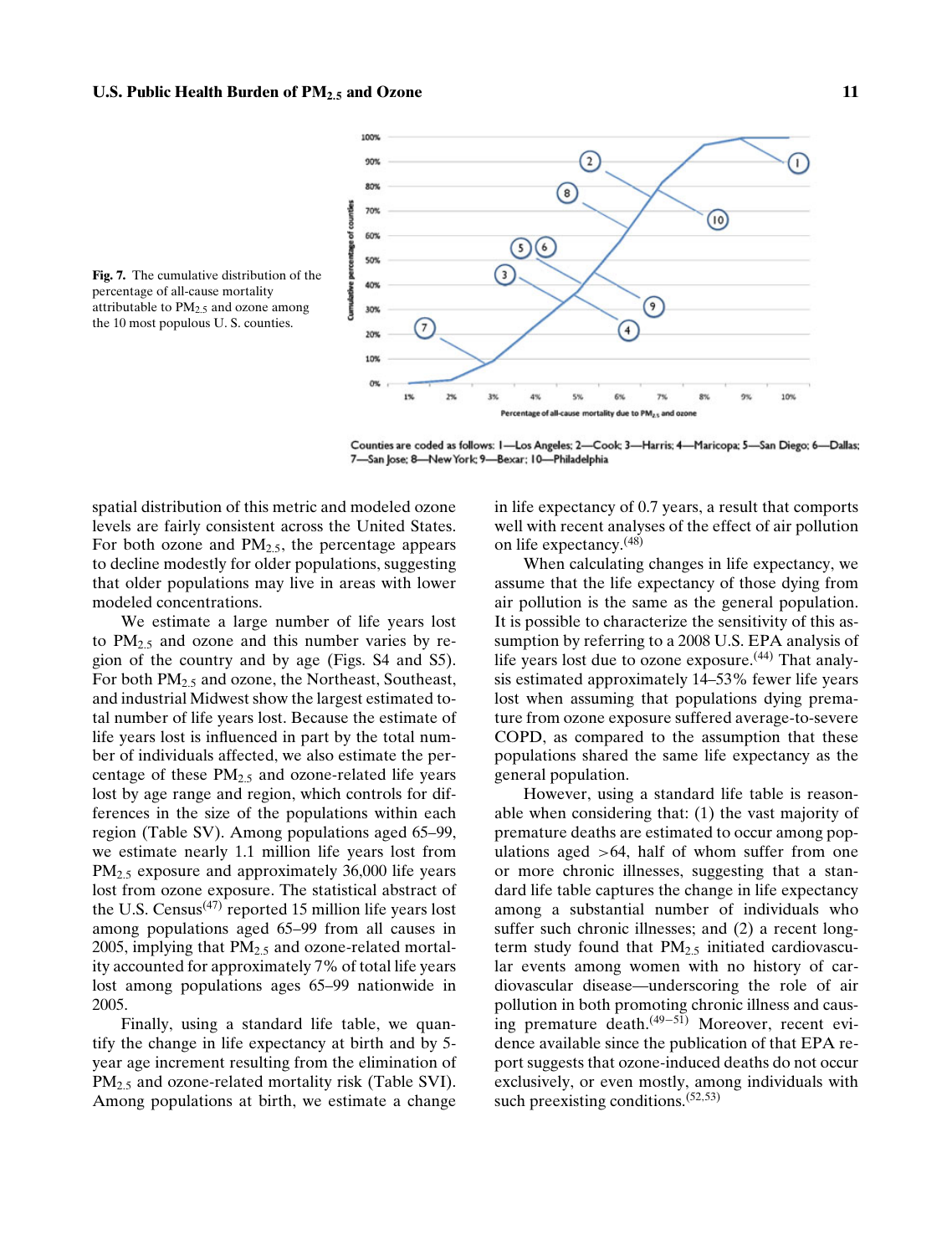### **4. DISCUSSION AND CONCLUSIONS**

We have estimated the recent burden of  $PM_{2.5}$ and ozone on human health in the United States, using ambient measurements, 2005 and nonanthropogenic background  $PM_{2.5}$  and  $O_3$  concentrations simulated by atmospheric chemistry models, and a health impact function. We find that between 130,000 and 340,000 premature deaths are attributable to  $PM_{2.5}$  and  $O_3$ . We also find that geographic and age distribution of this health risk is not shared equally. Major metropolitan areas including L.A., Houston, Pittsburgh, and New York see the largest number of estimated excess  $PM<sub>2.5</sub>$ and ozone-related deaths. Southern California is estimated to experience the largest percentage of total mortality attributable to  $PM<sub>2.5</sub>$  across all ages (between 7% and 17% depending on the risk estimate used), while the greatest percentage of mortality attributable to ozone is the highest in the industrial Midwest (between 0.24% and 1%, again depending on the risk estimate used). Conversely, the largest estimated number of  $PM_{2.5}$  and ozonerelated life years lost are in the Southeast. While estimating the contribution of air pollution to total morbidity impacts is difficult due to incomplete data on hospitalizations and other health endpoints, we find that the nonmortality impacts of air pollution are substantial, consistent with previous studies estimating air pollution mortality and morbidity. $(3,4)$ 

The size of these mortality estimates is comparable to those reported in Anenberg *et al*.<sup>(5)</sup> for North America and larger than those reported by Cohen *et al.*<sup> $(3,4)$ </sup> Although our estimates may be larger than those of Cohen *et al*.,(3,4) our analysis includes several factors that may explain these differences. In particular, we estimate impacts relative to natural background and utilize modeled air quality that better represents population exposures in rural and urban areas. This general consistency with prior estimates of  $PM<sub>2.5</sub>$  and ozone impacts reaffirms that despite significant improvements in air quality in recent decades, recent levels of ozone and  $PM_{2.5}$  still pose a public health risk in many regions of the United States.  $PM_{2.5}$  and ozone impose a nontrivial level of mortality risk, particularly when compared to other causes of death. For example, while this analysis estimates between 130,000 and 340,000 PM2.<sup>5</sup> and ozone-attributable deaths from 2005 air quality, in this same year there were approximately 120,000 deaths due to accidents, 72,000 deaths due to Alzheimer's, and  $63,000$  deaths due to influenza.<sup> $(54)$ </sup>

It is more challenging to evaluate the contribution of air pollution to total morbidity impacts. For example, incomplete information regarding the total number and spatial distribution of asthma hospitalizations prevent us from calculating the percentage of total asthma hospitalizations attributable to  $PM_{2.5}$  with confidence. However, analyses including the GBD $^{(3,4)}$  provide evidence that the nonmortality impacts of air pollution are substantial—a finding reinforced by these results.

The estimates presented here are subject to a number of important limitations and uncertainties, only some of which we can quantify. Many of these are endemic to health impact assessments (e.g., the transfer of risk estimates from epidemiology studies to other contexts and the selection of epidemiological studies used to quantify impacts) and are described in detail elsewhere.(25,55) However, certain sources of uncertainties are likely to influence the analysis greatly and are worth noting here. This health impact analysis relies upon modeled air quality estimates that utilize a national emissions inventory. Previous analyses<sup> $(46)$ </sup> have found that even small errors in emission inventory, when compounded with other uncertainties in the analysis, can have a significant impact on the overall size of the estimated health impacts.

Alternative methods for assessing air pollution health impacts might also have yielded different results. As noted earlier, the estimated life years lost and changes in life expectancy are sensitive to the assumption that populations dying prematurely from air pollution exposure share the same life expectancy as the general population. Assuming that air pollution deaths occur only among populations with preexisting chronic conditions yields significantly different results—though the empirical evidence suggests that premature death does not occur exclusively among such populations. $(53)$  As another example of how alternative methods would have affected our results, we might have employed an Institute of Occupational Medicine (IOM)-style life table approach, calculating lifetime air pollution risk among a cohort of individuals. A principal advantage of this technique is that it characterizes changes in risk among a population cohort over time and reduces the chance that the same health impact may be counted twice from one year to the next.

Due in part to the limited availability of air quality modeling estimates, this analysis estimated health impacts and life expectancy changes attributable to air pollution exposure in a single historical year.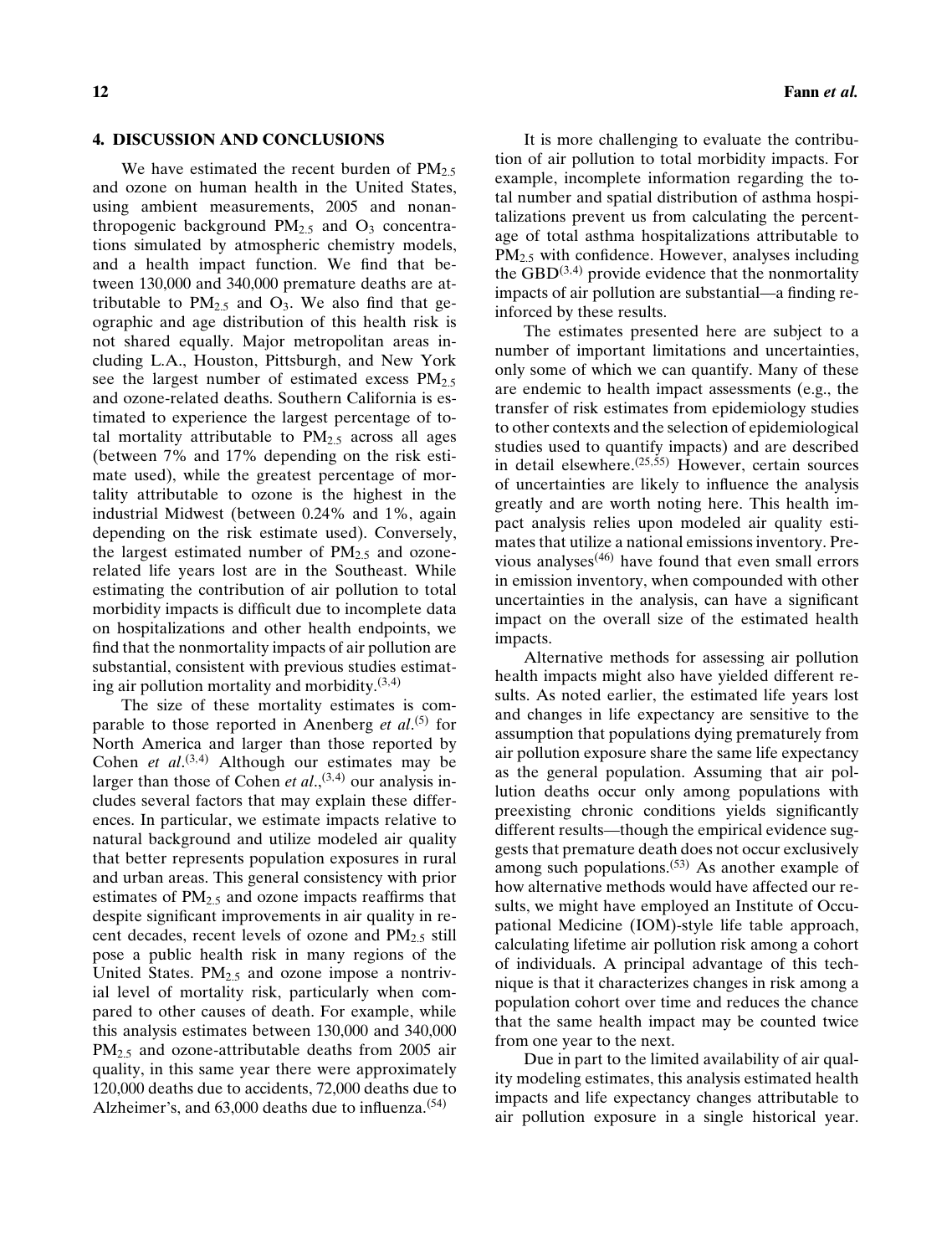Future research might build upon this analysis by employing the IOM life-table tool in conjunction with both historical and projected air quality. Such a method would yield an improved characterization of the public health burden over time after the implementation of national air quality regulations.

Another approach is the comparative risk analysis method applied by the GBD, which aims to estimate air-pollution-related impacts within a risk framework that evaluates air pollution health impacts as one among many sources of public health risks.(3,4) One advantage of this type of comparative risk assessment is that by attempting to systematically account for all sources of mortality risk, of which air pollution is one component, it may reduce the potential for attributing an incorrect fraction of total mortality risk to air pollution. The GBD approach also aims to apportion air pollution risk according to indoor and outdoor exposure, which data limitations prevented this analysis from attempting.

Estimating  $PM_{2.5}$  mortality and long-term ozone mortality impacts down to nonanthropogenic background levels also introduces important uncertainties. A sizable proportion of the total mortality attributed to these two pollutants occurs at air quality levels below the lowest measured level of each study (Figs. 4 and 5). Estimates of mortality impacts at air quality levels below the observable data in the epidemiology study are inherently more uncertain because at these levels we have less confidence in the shape of the concentration-response curve, although there is little evidence to suggest there is a threshold in the concentration-response functions.

We based  $PM_{2,5}$  and ozone mortality and morbidity estimates on recent air quality concentrations. As such, our results do not reflect the important air quality improvements expected to result from an array of U.S. EPA and state air quality management programs that will be implemented in the near future—including the nonroad diesel rule, Tier-2 vehicle standards, the proposed transport rule, and a several maximum achievable control technology standards, among other rules. U.S. EPA projections of future air quality indicate that overall ambient levels of  $PM_{2,5}$  and ozone will decline significantly compared to those levels estimated here. We anticipate that these rules will address a large portion of the  $PM_{2.5}$  and  $O_3$  public health burden identified in this article.

Another key uncertainty is the use of both timeseries and cohort studies to quantify mortality impacts and changes in life years and life expectancy.

While we estimate  $PM_{2.5}$ -related mortality using risk estimates drawn from two long-term cohort studies, we use both a short-term time-series study and a long-term cohort study to quantify ozone impacts. PM<sub>2.5</sub> cohort analyses are generally understood to better characterize the total risk of  $PM_{2.5}$  exposure over time because they capture the impacts of both long-term and some portion of short-term exposures.<sup> $(46,53,56)$ </sup> However, it is less clear as to whether there is a separate short- and long-term mortality impact related to ozone exposure—or whether the longterm study used in this analysis might be capturing these impacts. For this reason, there is some uncertainty as to whether the ozone mortality impacts estimated using the Levy *et al*. (2005) short-term study and the Jerrett *et al*. (2009) long-term study are additive or overlapping.

### **ACKNOWLEDGMENTS**

We greatly appreciate the contributions of Aaron Cohen in helping shape the conceptual basis for this article.

#### **REFERENCES**

- 1. Bell ML, McDermott A, Zeger SL, Samet J, Dominici, F. Ozone and short-term mortality in 95 US urban communities, 1987–2000. Journal of the American Medical Association, 2004; 292(19):2372–2378.
- 2. Krewski D, Jerrett M, Burnett RT, Ma R, Hughes E, Shi Y, Turner C, Pope CA, Thurston G, Calle EE, Thunt MJ. Extended follow-up and spatial analysis of the American Cancer Society study linking particulate air pollution and mortality. HEI Research Report, 140. Boston, MA: Health Effects Institute, 2009.
- 3. Cohen AJ, Anderson HR, Ostro B, Pandey KD, Krzyzanowski M, Kuenzli N, Gutschmidt K, Pope CA, Romieu I, Samet JM, Smith KR. Mortality impacts of urban air pollution. In Ezzati M, Lopez AD, Rodgers A, Murray CUJL (eds). Comparative Quantification of Health Risks: Global and Regional Burden of Disease Due to Selected Major Risk Factors, Vol. 2. Geneva: World Health Organization, 2004.
- 4. Cohen AJ, Anderson HR, Ostro B, Pandey KD, Krzyzanowski M, Kuenzli N, Gutschmidt K, Pope CA, Romieu I, Samet JM, Smith KR. The global burden of disease due to outdoor air pollution. Journal of Toxicology and Environmental Health, 2005; 68(13):1301–1307.
- 5. Anenberg SC, Horowitz LW, Tong DQ, West JJ. An estimate of the global burden of anthropogenic ozone and fine particulate matter on premature human mortality using atmospheric modeling. Environmental Health Perspectives, 2010; 118:1189–1195.
- 6. U.S. Environmental Protection Agency (U.S. EPA). Quantitative Health Risk Assessment for Particulate Matter. Research Triangle Park, NC: Office of Air Quality Planning and Standards, 2010. Available at: http://www.epa.gov/ttn/naaqs/ standards/pm/data/20100209RA2ndExternalReviewDraft.pdf. Accessed April 25, 2011.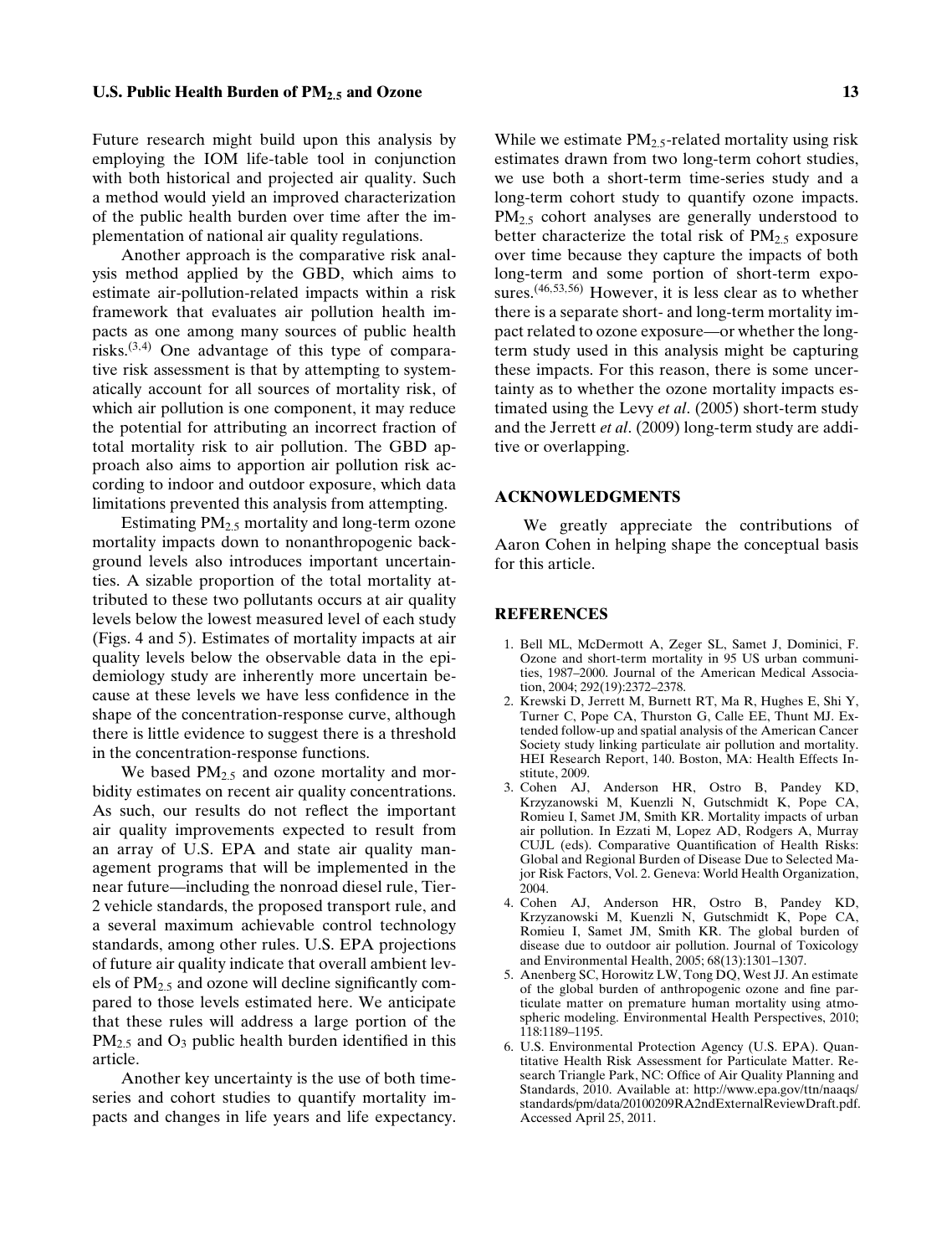- 7. Byun DW, Schere KL. Review of the governing equations, computational algorithms, and other components of the Models-3 Community Multiscale Air Quality (CMAQ) modeling system. Applied Mechanics Reviews, 2006; 59(2):51–77.
- 8. Hubbell BJ, Hallberg A, McCubbin D, Post, E. Healthrelated benefits of attaining the 8-hr ozone standard. Environmental Health Perspectives, 2006; 113:73–82.
- 9. Hubbell BJ, Fann N, Levy JI. Methodological considerations in developing local-scale health impact assessments: Balancing national, regional and local data. Air Quality Atmosphere and Health, 2009; 2:99–110.
- 10. Abt Associates, Inc. Environmental Benefits and Mapping Program (Version 4.0), 2010. Bethesda, MD. Prepared for U.S. Environmental Protection Agency Office of Air Quality Planning and Standards. Research Triangle Park, NC. Available at: http://www.epa.gov/air/benmap. Accessed April 25, 2011.
- 11. Hogrefe C, Biswas J, Lynn B, Civerolo K., Ku JY, Rosenthal J, Rosenzweig C, Goldberg R, Kinney PL. Simulating regional-scale ozone climatology over the eastern United States: Model evaluation results. Atmospheric Environment, 2004; 38(17):2627–2638.
- 12. U.S. Environmental Protection Agency (U.S. EPA). Technical Support Document for the Final Locomotive/Marine Rule: Air Quality Modeling Analyses, 2008. Research Triangle Park, NC: U.S. Environmental Protection Agency, Office of Air Quality Planning and Standards, Air Quality Assessment Division.
- 13. Lin M, Oki T, Holloway T, Streets DG, Bengtsson M, Kanae S. Long-range transport of acidifying substances in East Asia-Part I: Model evaluation and sensitivity studies. Atmospheric Environment, 2008; 42(24):5939–5955.
- 14. U.S. Environmental Protection Agency (U.S. EPA). Air Quality Modeling Technical Support Document: Changes to the Renewable Fuel Standard Program, 2010. Office of Air Quality Planning and Standards, Research Triangle Park, NC. EPA 454/R-10–001. Available at: http://www.epa.gov/ otaq/renewablefuels/454r10001.pdf. Accessed April 25, 2011.
- 15. U.S. Environmental Protection Agency (U.S. EPA). RFS2 Emissions Inventory for Air Quality Modeling Technical Support Document, 2010. Office of Air Quality Planning and Standards, Research Triangle Park, NC. EPA-420-R-10– 005. Available at: http://www.epa.gov/otaq/renewablefuels/ 420r10005.pdf. Accessed April 25, 2011.
- 16. Abt Associates, Inc. Model Attainment Test Software (Version 2), 2010. Bethesda, MD. Prepared for U.S. Environmental Protection Agency Office of Air Quality Planning and Standards. Research Triangle Park, NC. Available at: http://www.epa.gov/scram001/modelingapps˙mats.htm. Accessed April 25, 2011.
- 17. Timin B, Wesson K, Thurman J. Application of Model and Ambient Data Fusion Techniques to Predict Current and Future year  $PM<sub>2.5</sub>$  concentration in unmonitored areas. Pp. 175– 179 in Steyn DG, Rao St (eds). Air Pollution Modeling and Its Application XX. Netherlands: Springer, 2010.
- 18. U.S. Environmental Protection Agency (U.S. EPA). Integrated Science Assessment for Particulate Matter (Final Report), 2009. EPA-600-R-08–139F. National Center for Environmental Assessment—RTP Division. Available at: http://cfpub.epa.gov/ncea/cfm/recordisplay.cfm?deid=216 546. Accessed April 25, 2011.
- 19. Fiore AM, Jacob DJ, Bey I, Yantosca RM, Field BD, Fusco AC, Wilkinson JG. Background ozone over the United States in summer—Origin, trend, and contribution to pollution episodes. Journal of Geophysical Research. D. Atmospheres, 2002; 107(D15):ACH 11–1 to ACH 11–25.
- 20. Anderson BG, Bell ML. Does one size fit all? The suitability of standard ozone exposure metric conversion ratios and im-

plications for epidemiology. Journal of Exposure Science and Environmental Epidemiology, 2010; 20:2–11

- 21. GeoLytics Inc. 2001. CensusCD<sup>®</sup> 1990 + Maps, Release 4.1. CD-ROM. GeoLytics, Inc.
- 22. Woods & Poole Economics Inc. 2008. Population by Single Year of Age CD. CD-ROM. Woods & Poole Economics, Inc. Washington, D.C.
- 23. U.S. Environmental Protection Agency (U.S. EPA). Regulatory Impact Analysis, 2008 National Ambient Air Quality Standards for Ground-Level Ozone, Chapter 6, 2008. Office of Air Quality Planning and Standards, Research Triangle Park, NC. Available at http://www.epa.gov/ttn/ecas/regdata/ RIAs/6-ozoneriachapter6.pdf. Accessed April 25, 2011.
- 24. U.S. Environmental Protection Agency (U.S. EPA). Final Regulatory Impact Analysis (RIA) for the  $NO<sub>2</sub>$  National Ambient Air Quality Standards (NAAQS), 2010. Office of Air Quality Planning and Standards, Research Triangle Park, NC. Available at http://www.epa.gov/ttn/ec as/regdata/RIAs/FinalNO2RIAfulldocument.pdf. Accessed April 25, 2011.
- 25. U.S. Environmental Protection Agency (U.S. EPA). Regulatory Impact Analysis for the Final Clean Air Interstate Rule, 2005. Office of Air and Radiation. Available at http://www.epa.gov/cair/pdfs/finaltech08.pdf. Accessed April 25, 2011.
- 26. Dockery DW, Pope CA, Xu XP, Spengler JD, Ware JH, Fay ME, Ferris BG, Speizer FE. An association between air pollution and mortality in six U.S. cities. New England Journal of Medicine, 1993; 329(24):1753–1759.
- 27. Laden F, Schwartz J, Speizer FE, Dockery DW. Reduction in fine particulate air pollution and mortality. American Journal of Respiratory and Critical Care Medicine, 2006; 173:667–672.
- 28. Pope CA, Thun MJ, Namboodiri MM, Dockery DW, Evans JS, Speizer FE, Heath CW. Particulate air pollution as a predictor of mortality in a prospective study of U.S. adults. American Journal of Respiratory Critical Care Medicine, 1995; 151:669–674.
- 29. Pope CA, Burnett RT, Thurston GD, Thun MJ, Calle EE, Krewski D, Godleski JJ. Cardiovascular mortality and longterm exposure to particulate air pollution. Circulation, 2004; 109:71–77.
- 30. Pope CA, Burnett RT, Thun MJ, Calle EE, Krewski D, Ito K, Thurston GD. Lung cancer, cardiopulmonary mortality, and long-term exposure to fine particulate air pollution. Journal of the American Medical Association, 2002; 287:1132–1141.
- 31. Fann N, Risley D. The public health context for PM2.<sup>5</sup> and ozone air quality trends. Air Quality, Atmosphere and Health, 2011; doi:10.1007/s11869-010-0125-0, in press.
- 32. Woodruff TJ, Grillo J, Schoendorf KC. The relationship between selected causes of postneonatal infant mortality and particulate air pollution in the United States. Environmental Health Perspectives, 1997; 105(6):608–612.
- 33. Huang Y, Dominici F, Bell ML. Bayesian hierarchical distributed lag models for summer ozone exposure and cardiorespiratory mortality. Environmetrics, 2005; 16:547–562.
- 34. Schwartz, J. How sensitive is the association between ozone and daily deaths to control for temperature? American Journal of Respiratory Critical Care Medicine, 2005; 171(6):627– 631.
- 35. Bell ML, Dominici F, Samet JM. A meta-analysis of timeseries studies of ozone and mortality with comparison to the national morbidity, mortality, and air pollution study. Epidemiology, 2005; 16(4):436–445.
- 36. Ito K, De Leon SF, Lippmann M. Associations between ozone and daily mortality: Analysis and meta-analysis. Epidemiology, 2005; 16(4):446–457.
- 37. Levy JI, Chemerynski SM, Sarnat JA. Ozone exposure and mortality: An empiric Bayes metaregression analysis. Epidemiology, 2005; 16(4): 458–468.